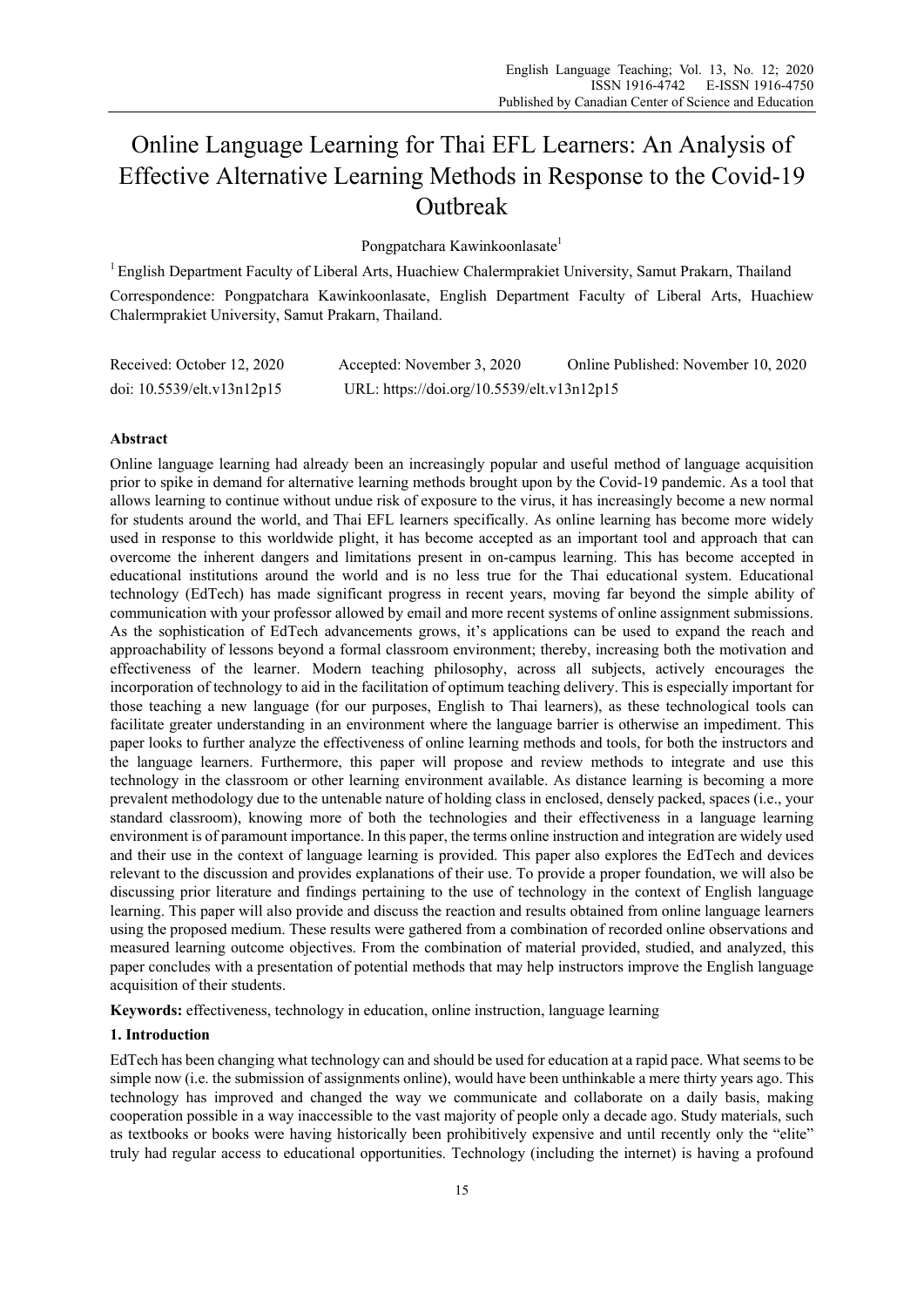impact on traditional educational practices and learning environments, challenging many of the assumptions made about the way the industry must operate as a whole. This is a system that has been traditionally isolated, and collaboration has typically been limited to other learners in the same physical space (Online Purdue, 2020). Technology has not only changed the accessibility education; it has also begun to transform the roles of those within the educational system (the instructors and learners) (Ahmadi, 2018). As such, technology has proven to be a powerful tool that supports and transforms the way we interact with education in a myriad of ways.

Technological devices are making it easier for instructors to design educational material, providing new ways for learners to learn and work together, and so much more. With the global reach provided by the internet and the wide availability of mobile devices that can connect to it, a new age of anytime-anywhere education is upon us. This new age, and the direction is takes, will rely upon both those designing and providing education and the new powerful tools they can and should use to enhance the education provided. If this opportunity is grasped, using the increasingly available technology to change how we educate, effective education will be increasingly be available around the world (Online Purdue, 2020). This change should, by all rights, be an easy one to pursue as developing technology has always been an important part of the educational environment. Educators are all taught that they should use whatever tools are the most appropriate and viable to facilitate their learners' learning. English language acquisition in the Thai educational environment often emphasizes that subject mastery is beneficial for both communication and business. This language mastery is providing an economic competitiveness in the globalized era and provides further opportunities for lifelong education. The English as a foreign language (EFL) or English as a second language (ESL) classrooms selected for this paper focus on English skills development.

These classrooms motivate their learners to not stop their educational pursuits at the door of the classroom, and explain how increasing their exposure through the online learning medium will further develop their English language skills and increase content knowledge. These classrooms explain how this is useful for their future academic and economic pursuits. The classroom herein refers to English reading and writing courses offered in the academic years of 2019 and 2020. The learners referenced throughout are sophomores who have been taught with an online learning platform. Monumental changes to both the methods and facilities used in the current educational environs has been imposed due to precautions taken in light of the global COVID-19 pandemic. With high infection rates, long periods of time where the infected are contagious, a high mortality rate, and a myriad of other issues, concerns relating to the COVID-19 pandemic has required a sudden, and often jarring, change in the way most aspects of life are conducted, education being only one of many aspects heavily impacted. Most countries have had to take drastic action by closing those places where people congregate together, such as schools, colleges, universities, restaurants, bars, sporting venues, and other businesses. This pandemic has created a situation where people of all stages and walks of life have had to adapt, and quickly. Educators are no different in this regard and also must adapt and provide solutions and design suitable teaching methods that adapt to the material they are responsible for.

Online learning platforms have become instrumental to the design and implementation of these courses. Herein, the author intends to discuss and the methods by which language instructors can and should tailor their educational offering to the technology available and share developmental methodology that can be used to prepare the learners for education delivered through online learning and via the available technological devices in the midst of this pandemic. As is necessary in these times, lessons and activities which were previously considered a safe and viable educational delivery method (that of teaching a roomful of learners in a closed room in close proximity to one another), have been adjusted to reduce the risk learners are exposed to. This is done by delivering educational information through online learning systems, rather than through traditional methods (Swan, 2019; Suminar, 2020). Over the course of the course in English reading and writing, the learners studied through online classes, and practiced their lessons after class alone. The majority of the learners felt nervous at the onset of the course; however, the learners were able to familiarize and adapt to the new "normal" teaching method and they began to enjoy their learning anew.

One way the most important methods to reduce the impact of Covid-19 and slow the spread is through the practice of social and physical distancing. This practice limits the spread of the virus by preventing people from coming within the understood transmissible range of the virus. Instructors, staff, and learners are expected to work from home; however, they are still expected to carry out their duties and responsibilities. The use of social and physical distancing methods to curb the virus has greatly affected what is or is not considered a safe and viable learning method. Thereby greatly diminishing the feasibility of traditional teaching models. The adoption of online learning, adaptation to new technology in the classroom, and necessity of remote instruction has had a significant impact on both instructors and learners, though in different ways. This necessary adaptation to an online class experience has proven to have both benefits and limitations. These aspects of online learning will require adaptations which will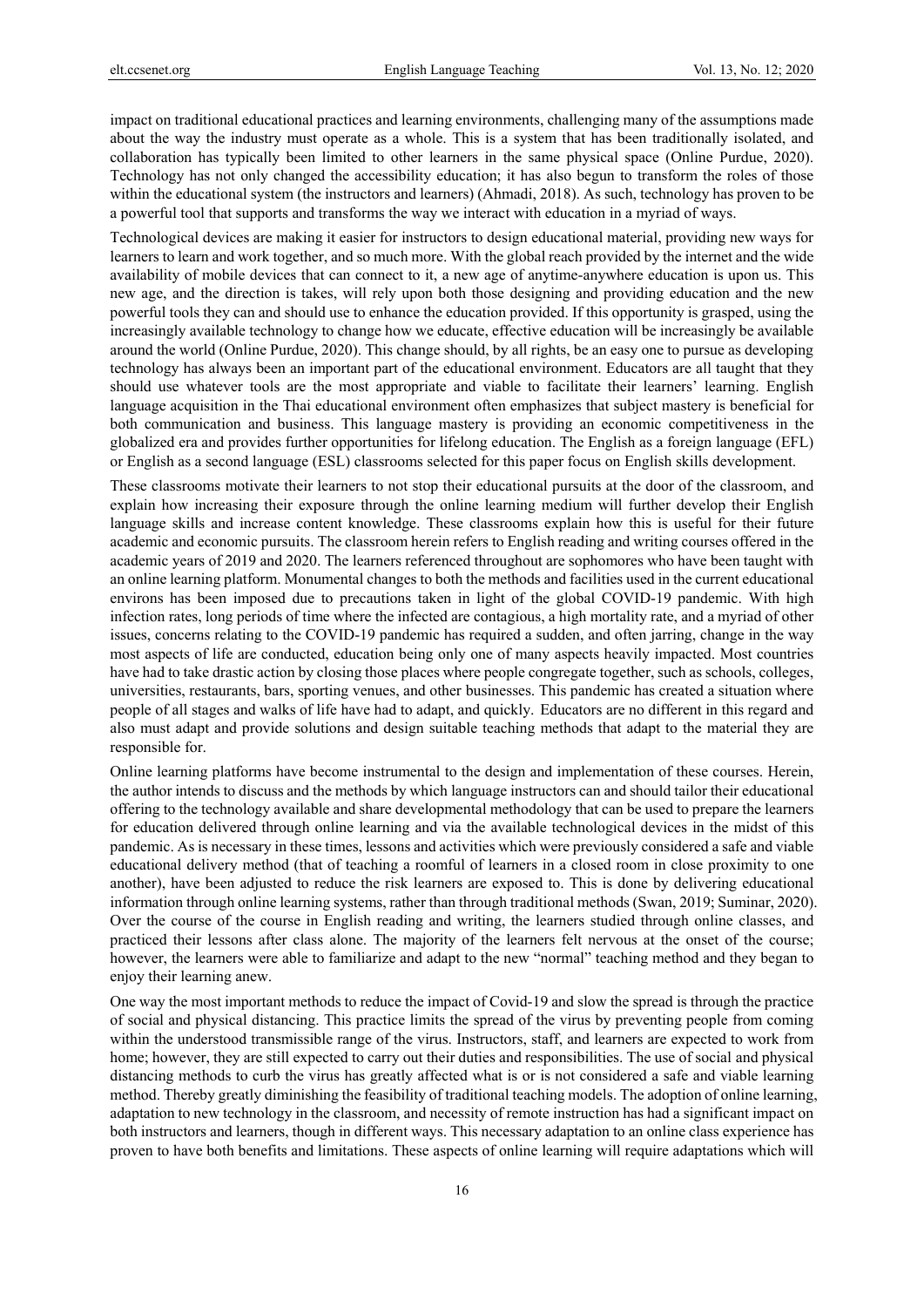impact the process of learning as we currently understand it. As such, the university's policy is to offer English language courses through online learning technology. Through this policy, the university must ensure that the undergraduate Thai EFL learners of the affected semester(s) are using online learning media that is appropriate for learners' background knowledge level. This paper will present a variety of technological tools that can be used to facilitate online language learning, potential selections of online learning platforms, and discuss the effectiveness of these.

#### **2. Technology and Technological Integration in Education**

The use of technology in both the acquisition and teaching of a foreign language is proving to be more and more beneficial for all parties involved. Modern standards of living presume an integration a significant amount of informational and communication technology into our daily activities. From paying bills to obtaining directions to communicating plans with our peers, the way we plan and live our lives depends upon our use of said technologies. Even without the need to adapt to the situation created by COVID-19, it is only natural that the way we access language instruction and learning match our increasing utilization of digital technology. To facilitate this, teachers and students should be able to not only use the target language at the appropriate level (English in our case), but they should also be able to use and thrive with the additional technology applied to the learning environment. EdTech was already becoming an increasingly important and valuable part of instructors and learners' lives (from communicating with the instructor through email to accessing course documents on a shared server to more modern applications of document submission and other virtual classroom tools). This increasing importance didn't start with the necessary adjustment to the COVID-19 pandemic, but the dire necessity of the use of these technologies definitely increased. In response to these trends, computers, laptops, tablets, mobile phones, and Wi-Fi connections are increasingly necessary to facilitate and participate in language instruction. The Ministry of Education in Thailand is increasingly supporting projects and programs that aim to bring new approaches to teaching a variety of subjects, including EFL (Babacan & Gunuc, 2017). As such, the importance of technological integration and technology use in education was already an important factor for the future development of classroom instruction in Thailand. The need to quickly adapt to the realities brought upon us by COVID-19 simply turned this important factor to a necessary one.

# *2.1 Overview of Online English Language Learning*

Even prior to the oft referred catalyst mentioned throughout this paper, online language learning had been a growing industry in its own right and wan being used more frequently in more traditional educational institutions. Hockly (2015) defines *online language learning* as language learning that takes place fully online, via the internet without a face-to-face component. Kasteen (2014) states that online instruction has become a prominent part of second language learning and shares that it is often referred to as computer assisted language learning. This paper takes the position that online learning has become an increasingly central aspect of education with the advent of the COVID-19 pandemic, providing both advantages and exposing limitations in the instruction/learning process. This increased focus on online learning comes from the global need to adapt instruction/learning away from traditional teaching methodology and structures that currently pose a significant health risk to an online learning methodology that removes significant risk and takes advantage of the technology that already pervades our lives. The teaching experience earned through 7 years of university level English reading and writing instruction, has provided insight to the author of this paper that online learning is more learner-centered as learners are able to take control of their own learning pace. Furthermore, the types of instructional interactions can be flexible enough to better suit the learner's preferred learning style. Online learning also has the advantages that it creates more chances for active learning, learners have greater freedom of learning as the learner does not have to adhere to a specific class schedule, and classroom attendance is not required. These conditions should prove useful when designing the course and specific instruction material for EFL learners. The following sections will discuss how to specifically use technological applications and tools in online instruction and learning.

## *2.2 Technology Use in Online Language Instruction*

Technology has the proven to be a powerful and transformative tool for teaching by ushering in a new, more connected, model of teaching. Learning English, like other educational goals, has been shown to be much more effective when combined with appropriate educational technology. The increasing use of modern technology in the learning environment helps to link instructors to their learners, to professional content, resources, and to systems designed to help improve their own lessons and personalize learning (Mofareh, A., 2019). Studies show that teaching programs that involve the aforementioned technological tools have become the preference of instructors, since they appear to correlate with positive learners' engagement with the instructors/instructional material and incentivizes overall English language acquisition (Ahmadi, 2018).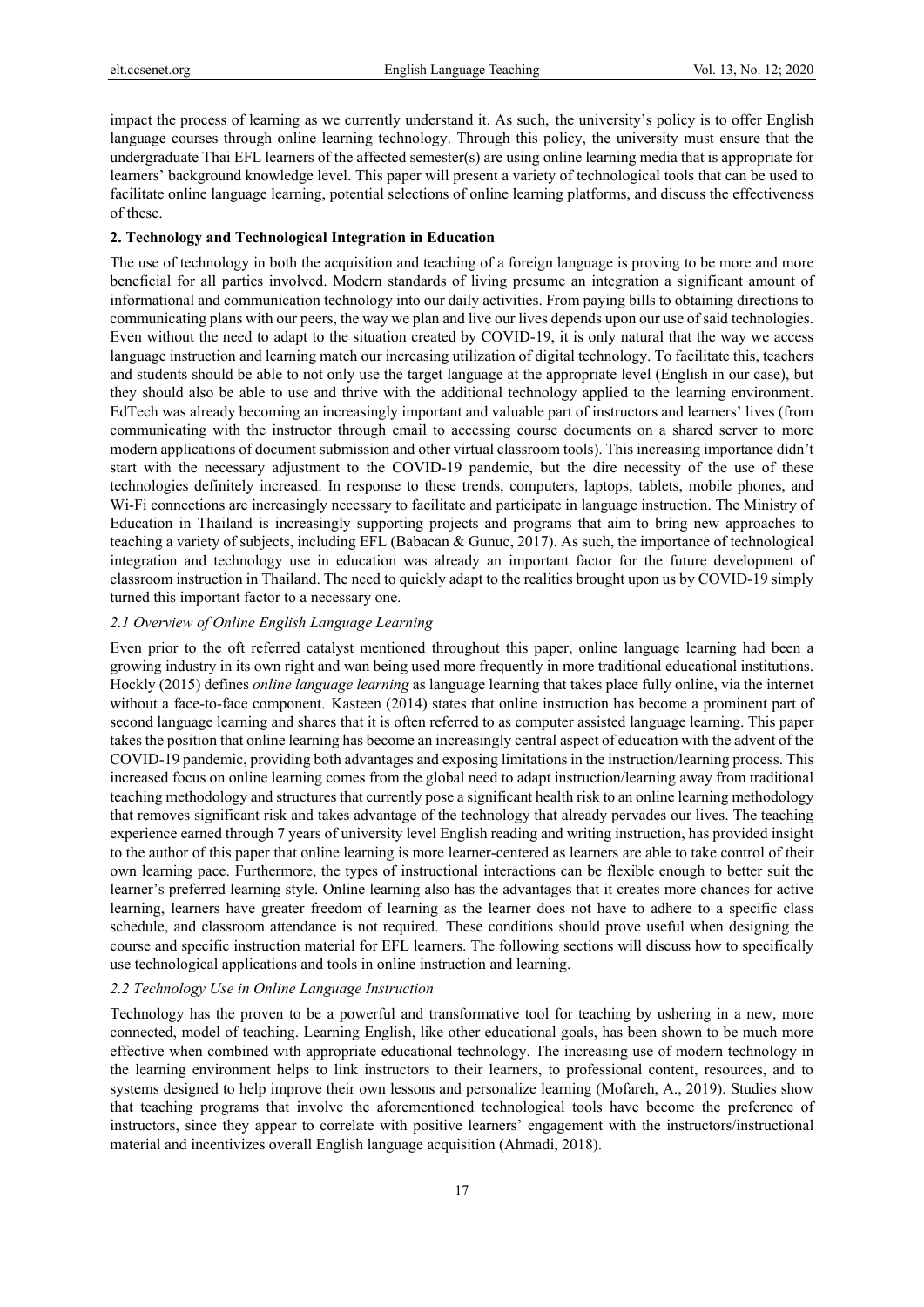With modern technology not only being useful for language acquisition, but also favored by instructors and learners alike, evidence seems to promote the increased use of these advancements even when external influences (COVID-19), do not necessitate them. While these specific changes may not always be necessary, it is a necessity that educational institutions continue to revolutionize their methods and continuously explore and develop better ways to provide education to learners. To this goal, it would be wise to utilize what the global technological revolution provides by adopting modern technological means such as computerization, multi-media devices, mobile phones, audio and/or visual effects applications, and social media, all of which is already integrated into most learners' daily lives. This would serve to further optimize English language instruction and provide the instructors with additional avenues to connect with classroom language learners in a systematic and advanced way. This author's experience with Thai EFL learners has provided compelling evidence that learners' use of technology as a significant part of their learning process enhances the overall experience and boosts the retention of information.

Learners commonly use technology such as the internet to search for more information related to their courses or studies both while inside and outside the classroom. Knowing that learners already have an inclination to use some technology to assist their instruction, instructors should ensure that the curriculum itself is designed in such a way as to take advantage of and promote this use of technology to support the learning objectives and boost the learners' language acquisition. The study by Pourhossein Gilakjani (2017) showed that the application of technology plays an important role in both promoting activities for learners and promotes a positive adaptation for the instructors' teaching methods. As such, technological devices have shown to play a positive role in promoting the engagement of learning activities, promoting initiative for the learners, and boosting the overall teaching effect in the English class.

Prior studies have already shown that EdTech promotes both improved engagement and perceived enjoyment of the learning materials used; however, further studies show that there are significantly more benefits to the incorporation of further technology. The related effects that have also been shown to occur with the use of EdTech is an increase in learner motivation and social interactions related to the material being taught (Parvin & Salam, 2015; Pourhossein Gilakjani, 2017; Ahmadi, 2018). This paper postulates that EdTech allows learners to adjust the learning process to one they feel best suits their own needs. Furthermore, the expectation that technology is an integral part of the learning process promotes the access of information that their instructors may not be able to provide. Technology is also making collaborative learning more possible, varied, and enriching than ever before. Collaborative learning promotes activities in which the learners cooperatively work together to create tasks or assignments and learn from each other. Collaborative learning is another methodology shown to improve both engagement and retention of instructional material.

A combination of this methodology with modern technological tools shown to promote the same metrics, is expected to, and anecdotally does, yield compounding improvements on these metrics. Indeed, this author's own class observations, has provided evidence that a technology-enhanced teaching environment is more effective than purely lecture-based class. While these observations are promising, it is important to note that instructors should offer multiple methods of applying technology as a learning instrument, as educators are no doubt aware, different learners will respond better to different methods. Additionally, educators must be mindful that some learners have not been exposed to or had the same opportunity to learn technology as their peers. As such, it is vital that educators ensure that all learners have the opportunity to become proficient with technology to be adopted, and that educators be aware that some are not able to use the new tools as well as their more technologically proficient peers.

While it is important to know that evidence supports the usefulness and beneficial attributes of technology use in language learning, it is also vital to acknowledge the extenuating circumstances that demand immediate consideration of the effects of online learning technology on language acquisition. Thailand, like the majority of the world, is facing and adapting to a particularly contagious and deadly virus that makes traditional learning methods not only obsolete, but dangerously irresponsible to pursue. As such, this university has adopted policy for Thai instructors to design their courses using more modern technology, understanding the following:

- 1. Technology enables students to develop strong content knowledge through a myriad of sources, and it allows learners to demonstrate independence in pursuit of knowledge.
- 2. The use of the modern technology (such as radios, TV, computers, the internet, electronic dictionary, mobile devices, email, blogs, audio-visual aids, videos, and DVDs/VCDs) motivates learners to interact with the courses and promotes autonomous learning.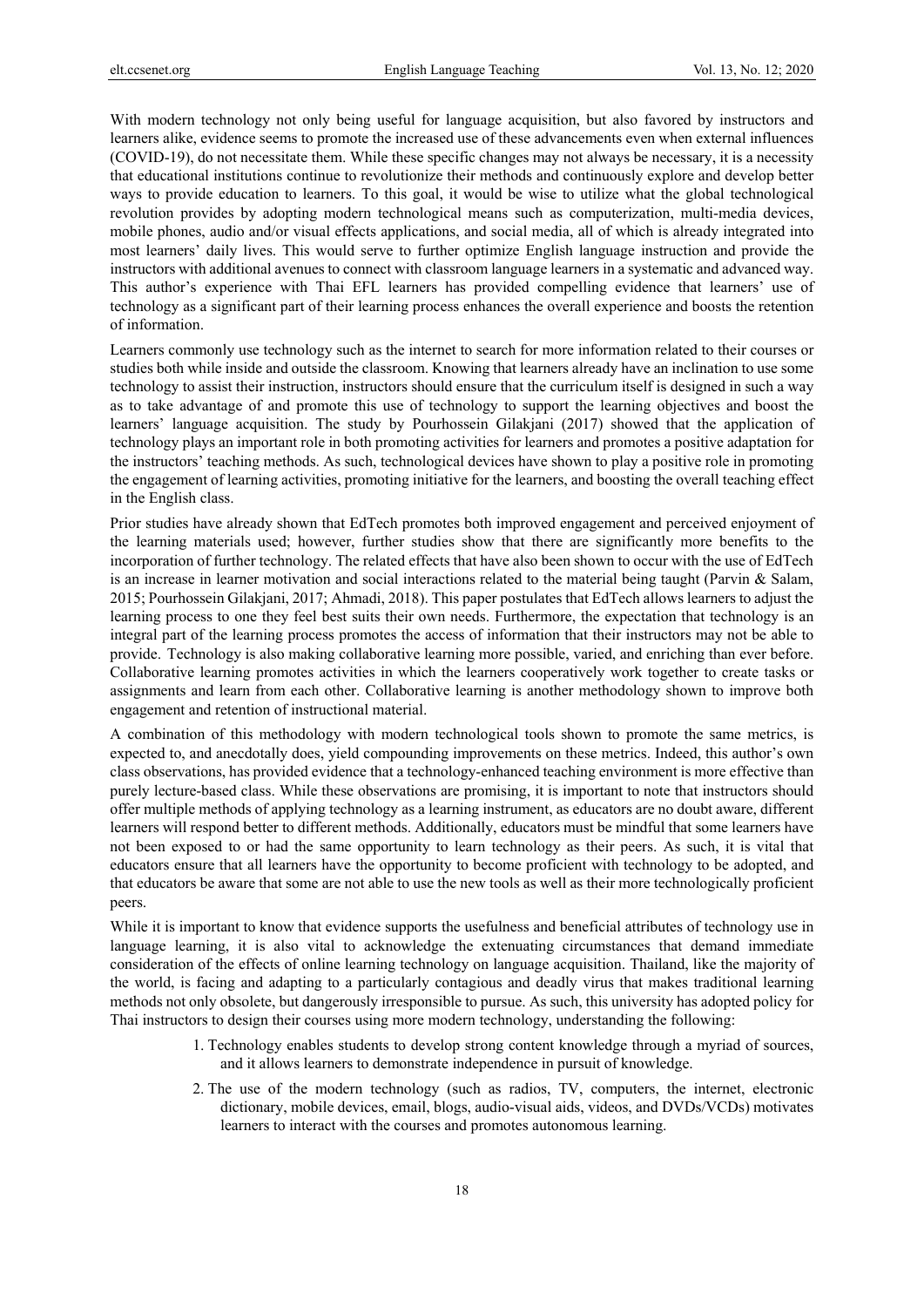- 3. Technology use for educational goals promotes self-sufficiency in the learner that will better equip the learner for future endeavors, either academic or career related.
- 4. Modern technology deepens the learning experience by using resources and tools that learners are already interested in and using in their daily lives.

Using this framework and understanding, instructors are expected to be able to adapt and design their own educational material using computers, the internet, radio, television, mobile learning, blogs, e-mail, and relevant messaging/communication tools (i.e. Line Application, WeChat, Microsoft Teams, Zoom program, Loom program, Google Classroom). As has been noted in multiple stories discussing the world's adaptation to these crises, both Microsoft Teams and the Zoom program have become increasingly popular methods to conduct virtual group meetings (whether for a business or a classroom). These tools have been shown to be suitable for learners to learn and discuss the topics presented in an environment that simulates the personal interactions available in the classroom. These programs also provide many additional functions that can be used to facilitate and design the course (such as sharing slides and handouts, recording, and uploading the files).

As is the case in a more traditional classroom, the combination of multimedia and appropriate teaching methodology is very important to keep the learners' engaged and to improve English language retention. As has been mentioned previously, the combination of these technological tools and collaborative teaching methodologies appears to be particularly useful. When planning and designing the course, the instructors should select suitable technological devices to utilize and teach with a well-planned and explained classroom setting. This should provide the learners to integrate the new methods more seamlessly and help the learners to begin learning more efficiently. In addition, the instructors should explore and discover which methods of applying technology are the most useful as a learning instrument for their learners and their particular learning environment. As has been alluded to previously, an appropriate implementation of technology to conduct the class should result in positive results from the students as technology integrated methods have been shown to be more effective than more traditional ones (Mareco, 2017). It is important that instructors are aware; however, that a variety of tools and methods must be used to keep the material engaging and keep the lessons productive (Patel, 2013). While technology and its integration in the classroom has the potential to surpass the effectiveness of more traditional methods, language learners' will always respond better to material that is more interesting and stimulating.

## *2.3 Technological Tools of Online Language Instruction*

A primary adaptation involved in moving from a traditional classroom to an online technological one is the search for and use of appropriate EdTech tools needed to develop your new environment. This includes tools for online content creation, content delivery, and tools that encourage students to engage in active learning. Listed below is a curated list and description of tools that have been proven useful for the various activities listed below. This list of tools has been useful for the creation, editing, and presentation of technology-enhanced tasks, activities, and materials useful for online language learning. There are several tools listed below that are available to the online language learners to further facilitate and assist in their educational attainment (Online Teaching Tools and Resources, 2015).

The Yale Centre for Language Study has provided the following categories as important for online teaching, with this author's suggestions for specific useful tools:

**a. Video-making: Animoto** is useful for simple video making. It is an easy-to-use online tool for creating videos.

**b. Podcasting and Voice Recording:** Being able to record your voice for your learners is a very powerful tool if used appropriately. **Audacity** is useful software for recording and editing audio and providing this benefit.

**c. Collaborative Working and Writing:** Google Docs is a simple, flexible and indispensable tool for collaborative work and editing. The suite of applications can be used for creating, sharing, and collaborating on online documents, spreadsheets, presentations.

**d. Presentation Tools: Prezi** and **Glogster** are useful for colorful, brain-friendly presentations. These tools can be exploited for all kinds of interesting lessons that bring course books to life and transform dry curricula.

**e. Video conferencing:** Zoom, Microsoft Teams, Line, Skype, Facebook, WeChat, and Google Classroom are all useful tools with different individual applications. These are software for text chatting, instant messaging, and video calling. Adapt different tools for your learners' situation.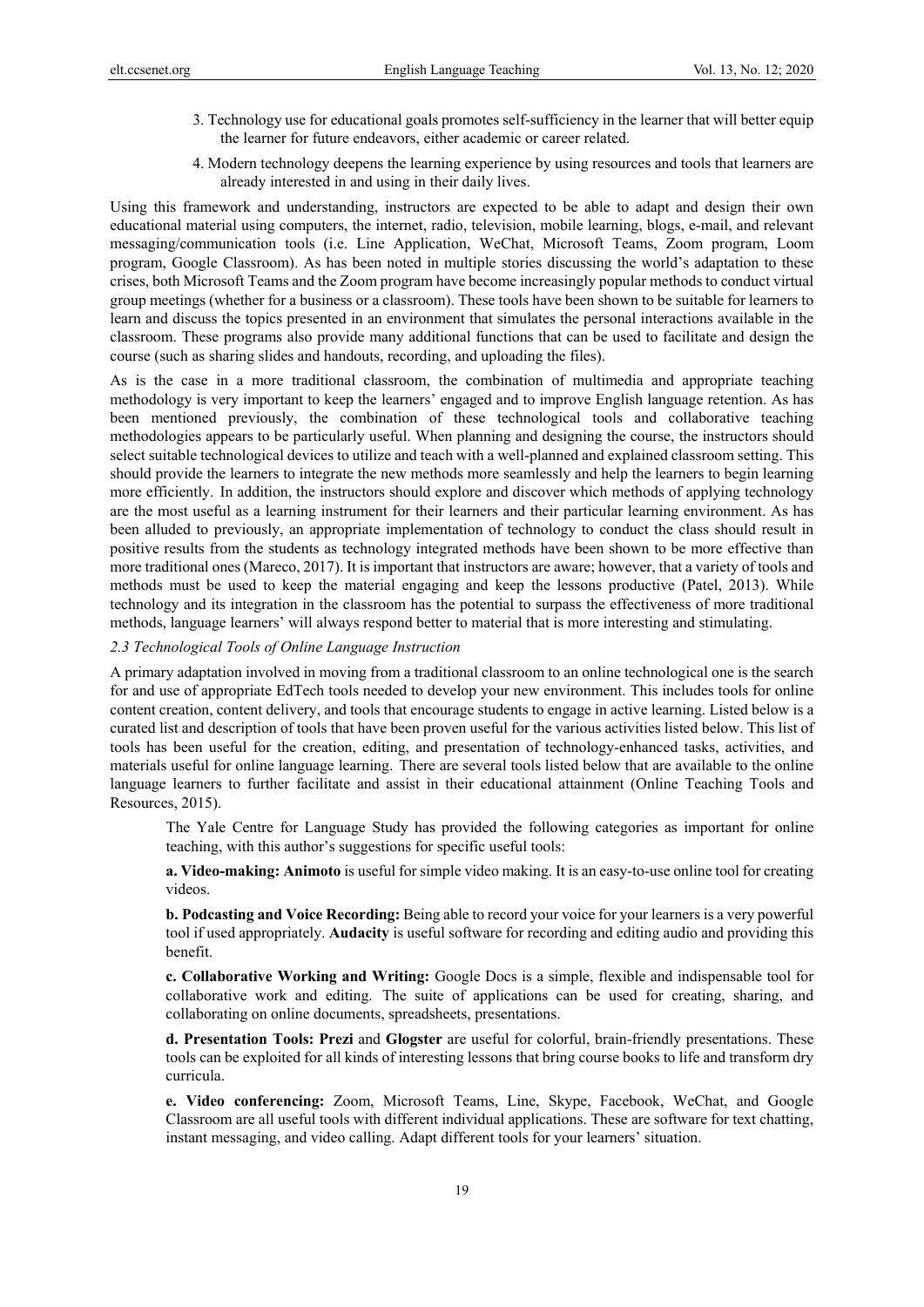**f. Learning Platform: Moodle** can be a creative learning space if you take time to play with the interface and block features. As an open source platform, it is free and constantly evolving.

Some of the most popular applications or programs for classroom use are Microsoft Teams, Google Classroom, Line, WeChat, Facebook, e-mail, and digital presentation tools (such as Prezi). Most learners are willing and able to use them and access these tools as part of their new educational experience. Much of the increased engagement associated with online learning technologies is because learners are using tools and doing activities that modern learners find more enjoyable as a whole. Interacting with multimedia presentations at their own pace is often more fulfilling to modern learners than the older, more traditional learning methodology such as taking notes for the entire duration of a shared lecture. There has been a plethora of research conducted that provides evidence for the increased engagement and provides speculation for the leading contributing factors for this increased engagement (Parvin & Salam, 2015; Huang, Yang, Chiang, & Su, 2016; Song & Bonk, 2016; Lamb, 2017; Pamintuan, Mallari, Garcia, Galang, & Buduan, 2018). This author's instructional experience and class observation has led this paper to conclude that the integration of technology in well-designed and well-prepared activities increases motivation of both instructors and learners. This invariably leads to improved instruction performance and better learning results. In direct correlation to the increased engagement as a result of the use of modern technology, learners' language acquisition and retention has been measured to increase. This has been measured both by inference from interaction and from the resulting scores of otherwise similar course material. Learners claimed that they could spend more time to studying and practicing the lessons by themselves and at their own pace.

This paper would be remiss if it were not to acknowledge that some of these benefits could also be a challenge for students that are less able to self-motivate. This is even further complicated by the fact that many of these specific technologies are new to and can be challenging for the learners. The very independence to study by themselves without the instructor's directions that can be so beneficial for some students could prove a challenge for those students that require a more structured learning environment. For a self-motivated student, this technology is a great boon as they have the freedom to more thoroughly study any subject that captures their imagination. While they are able to study any subjects that they are interested in, they are also not forced into a situation to spend time studying something that they are not interested in. So, while there are significant positive effects to consider for using technological devices while teaching and learning, the same positive attributes may provide additional challenges for other learners. For these reasons, the author would like to acknowledge that the full integration of technology for educational purposes should come with an understanding that limitations must still be addressed. The next section looks the integration methods for this technology with language instruction and learning and how to better make use of the benefits and limit the challenges of this integration.

#### *2.4 Technology Integration for Language Instruction and Learning*

Combined learning, learning management systems and virtual classrooms are examples the modern technology that is being used in Thai education to address the needs presented by the current crises. Ur un (2016) refers to Information and Communications Technology (ICT herein refers to *all communication technologies, including the internet, wireless networks, cell phones, computers, software, middleware, video conferencing, social networking, and other media applications and services enabling users to access, retrieve, store, transmit, and manipulate information in a digital form*.) as those technologies in which the computer plays a major role. He provides Computer Assisted Language Learning (CALL), the internet, and a variety of common computer applications as examples. Tools that we have already discussed and are commonly used in the implementation of online learning objectives also fall into this category, such as cloud base applications, Twitter, Facebook, WebQuests, games, Microsoft Teams, Zoom, Loom, and mobile devices. While ICT may form a core of the online learning experience, there are many other forms of technology that can be used to support language instructions. Instructors should analyze the individual and specialized needs of their own learners and base the technological selections based upon what they find is most appropriate for their students. For example, not all parents are comfortable with their young children using social media. As such, if the learners in question are young children, social media platform may be considered inappropriate.

One of the biggest draws of integrating more modern technology into the learning process is that technology can create a learning environment that shifts the focus of the class away from the teacher and onto the learner. (Patel, 2013; Arifah, 2014; Pourhosein Gilakjani, 2014; Pourhossein Gilakjani & Sabouri, 2017) Research has proposed that by using computer technology, language classes become an active place where the learners are responsible for their own learning and are more able to pursue meaningful tasks. In relation to this, Alsaleem (2014) reveals that a computer-based classroom provides a learning experience that increases learners' responsibility for their own education. As has been mentioned before, teaching and learning with technology integrated into the lesson structure supports and assists learners to play a more active role in their education. This helps many learners to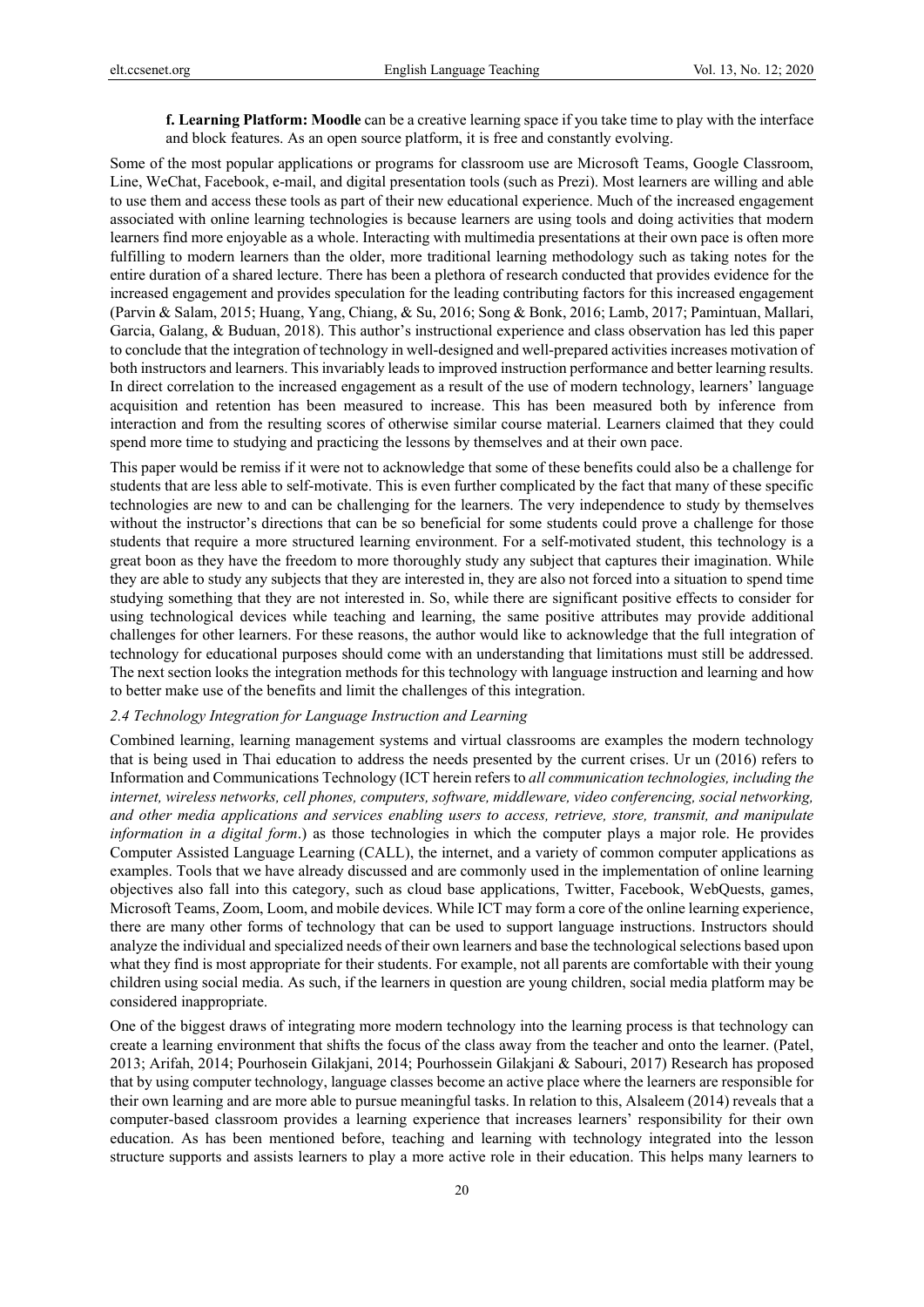retain more information, and develop their language skills more efficiently than lecture-based lessons are able to. To best facilitate a successful implementation of these lofty goals the instructor would be best served by creating an implementation plan. This plan should consider integration strategies and know what educational approach is the most effective one for the technologies that have been determined to be most appropriate for the designated group of learners.

The study of Alsaleem (2014) suggested that WhatsApp applications can be used by English learners in dialogue journals to improve the learners' writing, vocabulary, word choice, and speaking ability. A further benefit of using modern technology in the learning environment is that it allows learners to approach educational material from a method that is more useful for themselves. Some students thrive on being able to take notes, others need to use the language to learn it better, and others learn best when acting out scenarios with their peers. Everyone has different methods that allow for the best retention and it is an unfortunate fact that the traditional classroom does not typically have enough time or resources to teach the material in every method. Disli (2012) was able to use an online program to focus on and improve learners' writing skills. This author has found significant success using WeBlog to improve learners' reading skills and found results that mirrored the findings of Noytim (2010). Crane (2012) and Donaldson (2014) argued that teaching tools for teaching and learning with technology or Web 2.0 tools are ideal for students' learning English because they provide them opportunities to use authentic language and be actively engaged in learning by motivating the students to engage with all 4 language uses (listening, speaking, reading, and writing).

The above studies claim that EdTech integration, especially in language instruction, improves traditional classroom techniques and permits learners to use those technological devices that they are already so familiarized with to learn. With so much evidence showing the value of technological integration in conjunction with language acquisition, it seems evident that further development of technologically integrated curriculum would be of significant value to the entire industry. The technology by itself is not sufficient, to reap the rewards proper application for the situation and learner is paramount (Donaldson, 2014). The use of EdTech allows self-pacing, helps in self-understanding, is not detrimental to the interaction between the instructors and learners, and promotes increased engagement in most language learners. As such, it would be in the best interest of both educators and the educational institutions to further develop, integrate, analyze, and improve appropriate technology to be not just a facet of the learners' daily life outside of education, but to also make it a key facet of the educational journey itself.

## **3. Learning Achievements through Online Learning**

Online learning has found popularity in Thailand when used in the field of language learning. Distance learning has been an increasingly studied subject, of which online learning has become a predominant facet. In this paper, constructivist theory offers a framework for defining and determining what authentic learning and meaningful content is. The constructivist teacher is described and one who uses methods such as problem-solving and inquiry-based learning activities to provide students with opportunities to formulate and test their ideas, draw conclusions and inferences, and to combine and share their knowledge in a collaborative learning environment. According to this theory, the instructor frames the information to be provided by context using prior relevant examples and participating in a social dialogue on the topic (Wrenn, 2015). The constructivist instructor job isn't to simply talk at their learners; rather, they should be providing opportunities to demonstrate understanding. Applied to the framework of this paper, the instructor demonstrates lessons to a class lesson online, via the appropriate channel, such as demonstrating how to structure an English language essay properly, how properly enunciate new vocabulary, or provides a framework in which learners can collaborate and develop a presentation of their skills. The instructor should provide the content, exercises, and prompts that allow the learners to construct their own knowledge that connects with their prior knowledge and experience. Modern technology provides far more integrated tools that can be directly deployed to the collaborative constructivist methodology.

Collaboration tools (such as Google Docs, Padlet, Microsoft Teams, e-Learning, Zoom, Loom, Google Classroom, and Schoology) are web tools that provides the means and the space for both learners and instructors to share, edit, interact with, and collaborate on a variety of documents and files. According to Altun (2015), technology-based instruction offers a solution to a problem that has plagued education professional for a long time, how to provide a variety of ways to interact with the material without going over the time allotted to hold your lessons. With all of the different technological materials, learners are able to choose between different tools that offer different advantages. This does, in turn, mean that an instructor should be vigilant of ensuring that they are utilizing technology that provides this variety and that the technological offerings suits the learners' needs. In addition, instructors must integrate the EdTech in such a way as to ensure that the learners' time is being spent exploring meaningful material and that the learner has the opportunity to participate in authentic experiences that promote engagement.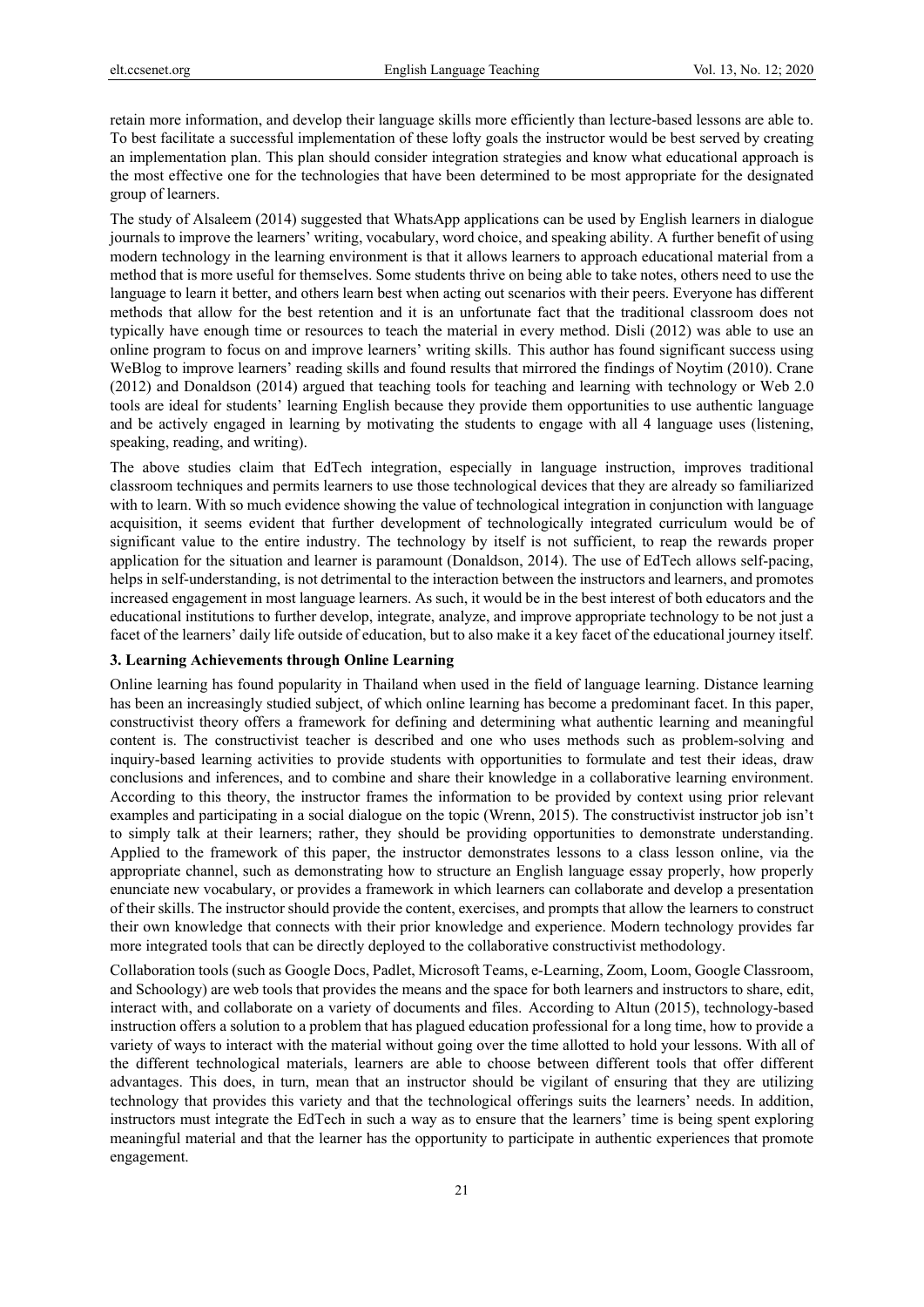As previously discussed, the use of technology in classrooms can encourage learners to take a more active role in their own learning through collaborative and constructive online opportunities. Innovations in EdTech, like online tools, helps instructors to redesign the learning process and the way teaching is approached in educational environments. The research cited throughout this paper consistently concludes that this would be beneficial to learners and improve their language acquisition. By using EdTech in English language education, the study of Cote Parra (2015) showed that technology-supported learning environments provide language learners with a dynamic and more engaging way of learning and fosters student interaction. Watson, Murin, Vashaw, Genim, & Rapp (2012), like many others cited before them also provides evidence that online learning can result in improved student outcomes. Moreover, online teaching best practices specifically includes instruction that utilizes multiple resources and provisions to provide timely and constructive feedback. This author's own classroom experience further supports this theory that the language learners' achievements improve through thoughtful and thorough integration of EdTech. The English reading and writing learners were not only able to meet the expectations developed from more traditional methodology, but to exceed the expectations previously held. Though further research is always welcome, a combination of personal anecdotes and significant research by other parties makes it hard to refute the viability and success of modern technology facilitating online language learning.

# **4. Benefits and Limitations of Using Technology in Language Classroom**

Students are not the only ones to benefit from the integration of technology. Instructors can also have more fun with their teaching as they no longer must teach things the same way that they have been traditionally doing. As has been made evident from this author's own personal experience, the integration of technology for well-designed and properly prepared activities tends to increase the motivation of both instructors and learners. This, by its very nature, leads to improved performance and better learning results. Technology can also play an important role in the process by enhancing timely understanding, as students can use and review the material that is most beneficial to them as they wish. This ultimately enables learners to acquire knowledge more efficiently. In addition, instructors have been shown to perform more effectively when using modern technology as they are able to convey information in a variety of ways while they are teaching and they can automate some of the more tedious tasks. Jacqui (2015) supports this papers' claim on the technology in English language teaching; saying that the technology allows learners demonstrate independence, provides for the different needs of learners with different skillsets, and provides opportunities to learn by using resources that the learners are interested in. All of this comes together to help the learners build a foundation of strong content knowledge.

In addition, technology helps learners to develop many skills that will be useful in life beyond academia, including the creation of presentations, the ability to differentiate between reliable and unreliable sources on the internet, and the development of proper online etiquette. Many studies noted that technology use is of benefit to English language teaching and learning specifically (Costley, 2014; Alsaleem, 2014; Parvin & Salam, 2015; Babacan & Gunuc, 2017; Xiao, Liang, Li, & Jia, 2017). The result from the instructor's assessment showed that technology benefits both autonomous and student-centered learning methods by increasing the level of responsibility the learner takes in their own education. A survey of the learners after the course revealed that the learners had a generally positive experience with online learning method. The learners posited that they gained more experience during the course technology integrated course than they had with prior, more traditional, courses.

The instructors additionally benefit from being able to use different EdTech tools to enhance traditional ways of teaching through virtual lesson plans, grading software, and online assessments. These tools can cut a lot of the busy work out of teaching and allows the instructor to focus more on their students. Additionally, the implementation of virtual learning environments in educational institutions can provide additional opportunities for educators to collaborate and share knowledge. In addition, the study of Alghasab (2020) suggested that using technology in the classroom propagates a change in the way learners' view education and can change the learning environment itself into one more conducive to promoting motivation and engagement versus the less individualized environment of a more traditional classroom.

While the benefits of promoting and implementing technology has been expounded upon in length herein, it would be arrogant to presume and present this as a new methodology without and limitations or drawbacks. First, the study of Imad (2015) explained that the instructors themselves may be one of the largest barriers to the implementation of an EdTech integrated class. Unfortunately, his study showed that many teachers themselves were not competent enough to use, much less implement, a technologically integrated class effectively. Second, Purhosein et al. (2015) states that the lack of IT support in schools to repair computers, internet connections, and troubleshoot various other issues would make it a challenge to even begin integrating a technology-based system in the educational organization. Next, Mollaei (2013) reported that the low number of class hours would likely pose a problem. Finally, Mohamed (2014) supported the point made by Imad, in that instructors tend to have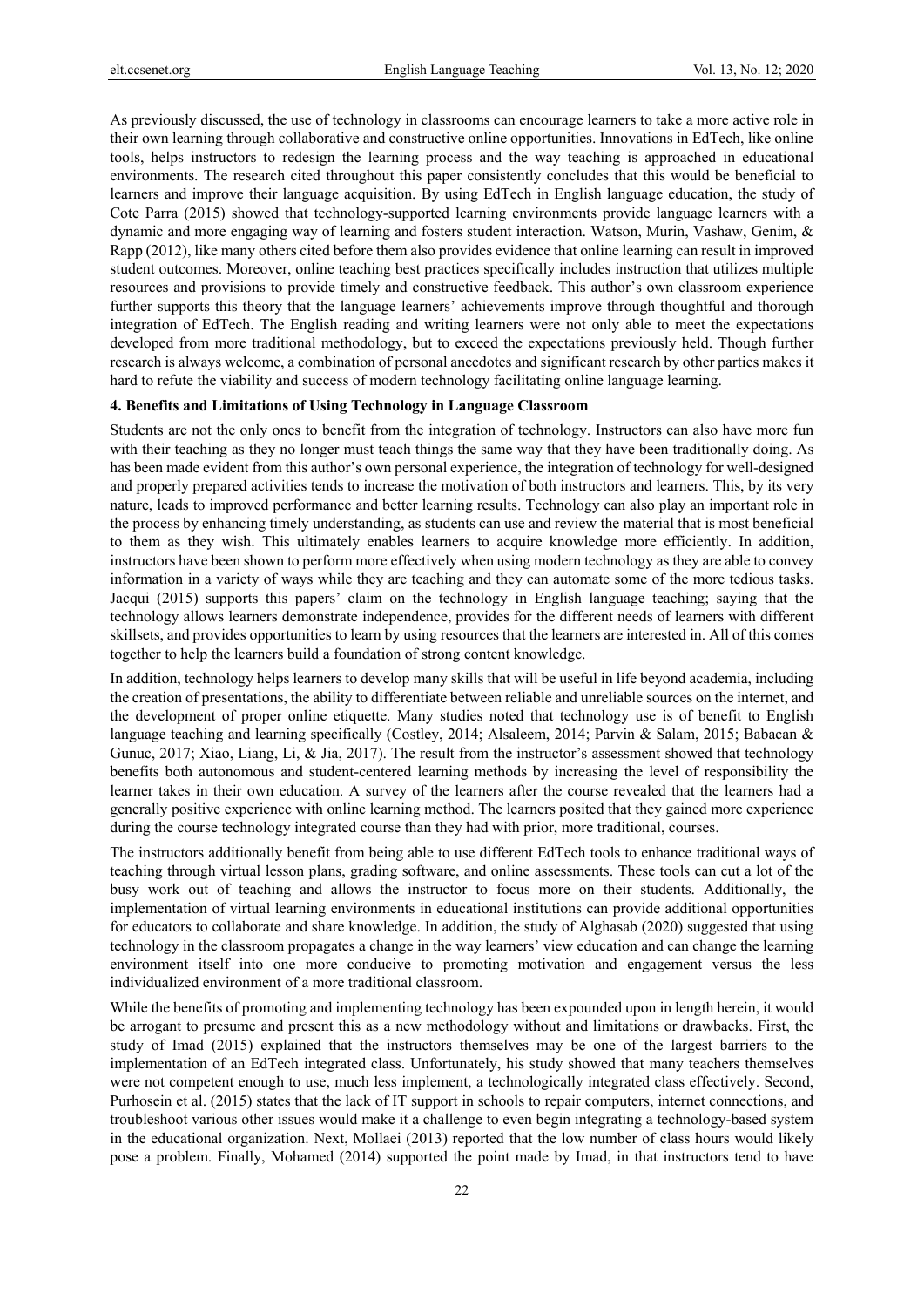insufficient experience with technology, lack confidence, lack facilities, and lack the training to properly facilitate a technologically integrated class.

In summary, while the classroom implementation of EdTech in general and online learning technology specifically does provide both advantages and disadvantages, this paper posits that the realizing the advantages is worth confronting the limitations inherent in this technology. These advantages are no less prevalent for the acquisition of language, and in fact, some benefits are especially strong for the language learning process. Even were we to be reluctant to follow these suggestions in normal times, the reality that has been imposed on us by COVID-19 has forced our hands. It is no longer a matter of IF we should implement technology; rather, it is a matter of what aspects of technology and how to implement it. Nonetheless, the disadvantages still deserve continued investigation and educators should do their best to both be aware of and circumvent (where possible) these issues. This author's observation during the technologically integrated class with a total 15 sessions, is that the learners had a positive experience with the technology, it was beneficial for the learners to study by themselves and the technology prompted the learners to search for more of their own information as it related to their studies. The learners appear to have gained more experience and knowledge both inside and outside classroom than they would have in a more traditional setting. More research being conducted, especially regarding viable methods to overcome the limitations in technology integration and create even more successful models of technology-based instruction.

# **5. Suggestions for the Successful Integration of Technology**

In this paper, technology integration or the integration of technology has been an oft used phrase. Herein the *integration of technology* in the educational setting refers to the utilization and adaptation of technology to promote the instruction and apply specific technological devices to enhance the teaching and learning process. The process requires instructors to have sufficient technological knowledge to possess the ability to understand its pedagogical value to the learners. Technological devices and tools are already used in the classroom on a fairly regular basis, and the learners are comfortable with using a variety of similar tools in their daily lives. Learners have even used some of the proposed tools in their studies to show understanding of instructional content, without official technological integration. While many learners may be comfortable with many of the EdTech tools to be used, the technology must be appropriately introduced, explained, demonstrated and integrated. To do otherwise would be to start the course with some learners at an unfair advantage. In the Thai EFL class, for example, learners use Microsoft Teams, Zoom, e-Learning, Line, e-mail, and the Google Classroom applications. They can study and practice either collaboratively or by themselves - both in and out of the classroom. The learners use the 4Cs (Creativity, Critical Thinking, Communication, and Collaboration) as they learn.

Why is technology integration important? The most immediate reason is that the pandemic does not allow for more traditional environments to safely occur; however, there are a myriad of more permeant reason to integrate technology into the education system. There is an increasing need for self-directed learning and to teach the ability to perform a variety of tasks independently. The learners are better equipped to set their own goals, critically think about and analyze topics, pursue logical reasoning, and use creativity in their efforts when the tools of technology are there to assist. There is an emergent need for strong communication skills, both for interpersonal and in presentation and in both academia and in a more corporate environment. Furthermore, as discussed on several occasions, technology aids motivation and promotes increased engagement with the learning materials. If implemented properly, learners should work in more depth with the content, and be able to move beyond knowledge acquisition and comprehension and apply and analysis related information as it becomes available.

To effectively integrate technology in the classroom instructors should first select what content they intend to teach, and then they can decide which technological tools could be best taught using the proposed content area. After the general content and the appropriate tools have been determined, instructors should choose a specific lesson in that content area that could be enhanced or taught through the technological devices. Teachers shouldn't immediately jump to using programs that they aren't comfortable with; their first lessons should be developed with a software application they know well and are comfortable with. After that, the technologically integrated lesson should be tested before extending it to many classes or repeating it. The final step is to, to apply what was learned in and conduct ongoing assessment of the lesson to ensure that any issues can be addressed before they become more seriously problematic. When technology integration in the classroom is seamless, thoughtful, and well prepared, students become more engaged, begin to take more control over their own learning, and have a tendency to enjoy the learning process as a whole more.

Integrating technology into the classroom, when done with an understanding of the varied ways in which people learn, is an effective way to reach learners of all learning styles. It provides the learners the tools and ability to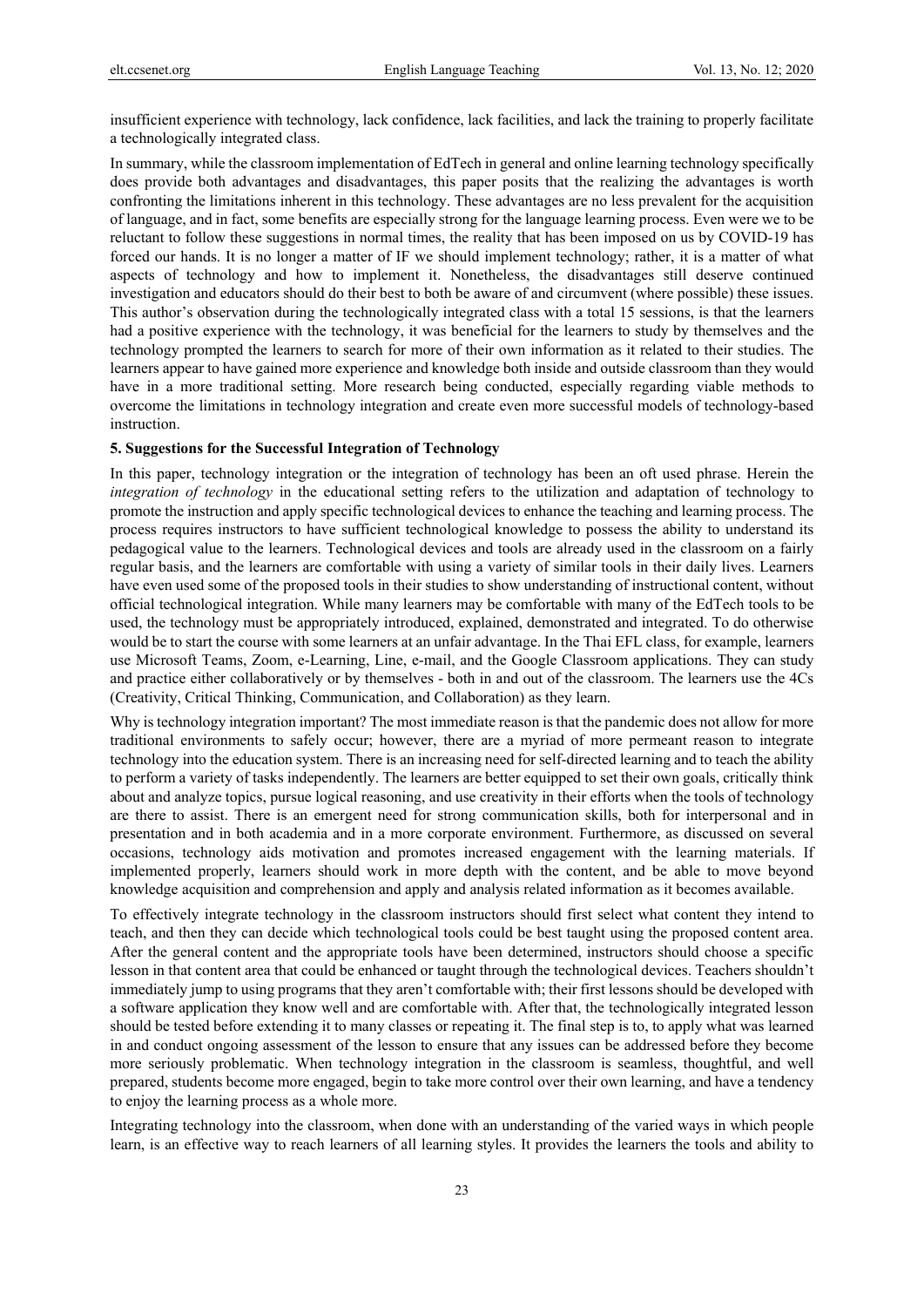enhance their interactions with their classmates and instructors by encouraging collaboration. Combining new technology, like virtual reality, with traditional teaching methods to provide students with a panoramic experience of a place they have never visited is one example of how new technology can enhance the learning experience and make it feel more "real". Technology transforms the learning experience by increasing the amount of methods the learner can interact with the content. This allows for more control and more personalized methods to attain knowledge. This can be used to realize a variety of educational objectives: from learning how to code to learning how to better collaborate across teams and with their instructors. Technology empowers learners to be more creative and be more connected (Mareco, 2017). Furthermore, when done correctly, technological integration guides students towards greater understanding of all concepts covered in class. To keep learners engaged and interested in formal education, teachers should always be on the lookout for new strategies and new tools that can be implemented to enhance the educational experience.

As previously mentioned, integrating technology into education assists the learners to build the competencies that they need for the future. As such, the implementation of technology in the educational setting should be the standard, not the exception. A lack of implementation should only be permissible when there are other outstanding factors that make it unfeasible. As technology helps change the learner/teacher roles and relationships; as students take more responsibility for their learning outcomes; teachers will take up the mantle of guides and facilitators of knowledge. Since Thai EFL learners are already studying in a digital world, it is important that technology integration does not fail to provide the opportunities that they deserve from their education. The learners need learning experiences to be relevant and meaningful. For the material to continue to be both relevant and meaningful, the acquisition, demonstration, application, and communication of information must meaningfully incorporate more technology. To effectively meet the learning styles and challenges of the present and future learners, instructors must quickly adapt to changing technology and be comfortable with learners who seem to effortlessly multitask using the technology-rich environment they were born into. Teaching and learning environments must not fall into archaic disrepair and fail to meet the reasonable needs of both the modern environment and modern learners.

## **6. Conclusion**

With the continuation of the COVID-19 pandemic, the implementation of technology into the classroom transcends the realm of helpfulness to that of the necessary. To ignore this new reality, we find ourselves in is not to simply fail to uphold the educator's duty to our learners' education, it is to jeopardize the very health and safety of the learner, the learner's family, and their community. COVID-19 has ensured that educators confront the reality that education technology needs to do more than deliver great content and engage students and teachers, it must provide a sanctuary for learners and teachers to thrive in safety. The integration of technology and need to prepare both learners and teachers in its use has become a high priority for all educational institutions. Technology provides interaction between teachers and learners when traditional interaction is dangerous. Technology provides comprehensible and measurable inputs and outputs, helps learners to develop critical thinking skills. Technology makes learning and teaching more student-centered and promotes the learners' autonomy. Technology helps learners to feel more confident while increasing learners' motivation to effectively learn a foreign language. Technology can give both instructors and learners remarkable resources, but those resources need to be understood and prepared appropriately.

Technology is already a predominant provider of entertainment, is it any wonder that the utilization of technology can make educational opportunities more fun, enjoyable, and accessible when content is properly conveyed in these new ways. EdTech is not some small oft overlooked business sector, it is a thriving sector of the economy and it should surprise nobody that EdTech provides a multitude of online and offline resources capable of improving the educational paradigm. Virtual lesson plans, grading software and online assessments can reduce workload allowing teachers to focus more time on what really matters, the students. Modern learning should involve modern philosophy and modern technology. It should be about collaborating with others, solving complex problems, critical thinking, developing different forms of communication and leadership skills, while improving motivation and productivity. Using the various types of technology in the classroom, allows both instructors and learners to develop skills essential for present day life. The young minds that are the responsibility of educators already pursue and engage with technology on a daily basis and in most aspects of their lives. It is time that educational facilities approach these young minds where they already thrive, in the realm of technology.

## **References**

Ahmadi, R. M. (2018). The use of technology in English language learning: A literature review. *International Journal of Research in English Education, 3*(2), 115-125. https://doi.org/10.29252/ijree.3.2.115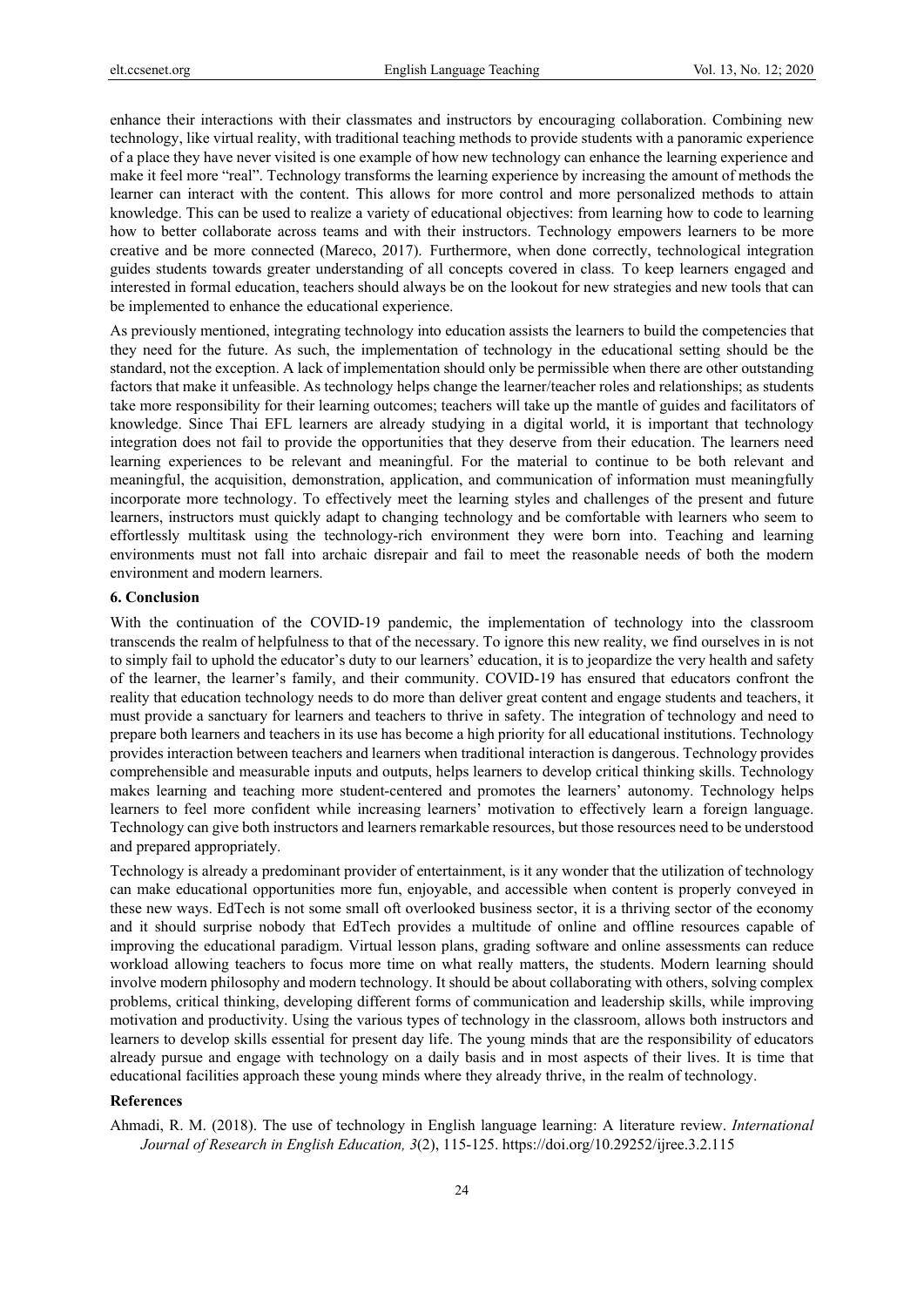- Alghasab, B. M. (2020). Flipping the writing classroom: focusing on the pedagogical benefits and EFL learners' perceptions. *English Language Teaching, 13*(4), 28-40. https://doi.org/10.5539/elt.v13n4p28
- Alsaleem, B. I. A. (2014). The effect of "WhatsApp" electronic dialogue journaling on improving writing vocabulary word choice and voice of EFL undergraduate Saudi Students. *Harvard: 21st Century Academic Forum Conference Proceedings*. Retrieved from http://www.readwritethink.org/lesson\_images/lesson782/Rubric.pdf
- Altun, M. (2015). The Integration of Technology into Foreign Language Teaching. *International Journal on New Trends in Education & their Implications (IJONTE), 6*(1)*.* Retrieved from http://www.ijonte.org/FileUpload/ks63207/File/03a.altun.pdf
- Arifah, A. (2014). *Study on the use of technology in ELT classroom: Teachers' perspective.* M. A. Thesis, Department of English and Humanities, BRAC University, Dhaka, Bangladesh.
- Babacan, N., & Gunuc, S. (2017). Technology integration in english language teaching and learning. *The Journal of Teaching English for Specific and Academic Purposes, 5*(2), 349-358.
- Costley, K. C. (2014). *The positive effects of technology on teaching and student learning.* Arkansas Tech University.
- Cote Parra, E. (2015). Engaging Foreign Language Learners in a Web 2.0- Mediated Collaborative Learning Process. *Profile Issues in Teachers Professional Development, 17*(2), 137-146. https://doi.org/10.15446/profile.v17n2.47510
- Crane, E. (2012). *Using Web 2.0 and Social Networking Tools in the K-12 Classroom.* Chicago: American Library Association.
- Disli, Ö. (2012). *Improving writing skills through supplementary computer-assisted activities*. Gazi University.
- Donaldson, L. (2014). Integrating Web 2.0 Learning Technologies in Higher Education: The Necessity, the Barriers and the Factors for Success. *AISHE-J: The All Ireland Journal of Teaching & Learning in Higher Education, 6*(3), 1-22. Retrieved from http://www.culi.chula.ac.th
- Gençlter, B. (2015). How does technology affect language learning process at an early age? *Procedia Social and Behavioral Sciences, 199*(3), 311-316. https://doi.org/10.1016/j.sbspro.2015.07.552
- Hockly, N. (2015, July). Developments in online language learning. *ELT Journal, 69*(3), 308-313. https://doi.org/10.1093/elt/ccv020
- Huang, C. S., Yang, S. J., Chiang, T. H., & Su, A. Y. (2016). Effects of situated mobile learning approach on learning motivation and performance of EFL students. *Journal of Educational Technology & Society, 19*(1), 263. Retrieved from https://search.proquest.com/docview/1768612513?pq-origsite=gscholar
- Imad, M. (2015). The perceptions of students and teachers about the benefits of and barriers to technology aided EFL. *Journal of Literature, Languages and Linguistics, 13*, 85-99. Retrieved from www.iiste.org/Journals/index.php/JLLL/article/view/24820/25423
- M. (2015). 13 Reasons for Using Technology in the Classroom. Retrieved from https://www.teachhub.com/13-reasons-using-technology-classroom
- Kasteen, J. (2014). *Global trends in foreign language demand and proficiency*. In ICEF Monitor. Retrieved from http://studenttravelplanningguide.com/global-trends-in-foreignlanguagedemand-and-proficiency
- Lamb, M., (2017). The Motivational Dimension of Language Teaching. *Language Teaching, 50*(3), 301-346. https://doi.org/10.1017/S0261444817000088
- Mareco, D. (2017). *10 reasons today's students need technology in the classroom*. Retrieved from https://www.securedgenetworks.com/blog/10-reasons-today-s-students-needtechnology-in-the-classroom
- Mofareh, A. A. (2019). The use of technology in english language teaching. *Frontiers in Education Technology, 2*(3), 168-180. https://doi.org/10.22158/fet.v2n3p168
- Mohaded, M. (2014). Using technology in EFL/ESL classroom. *International Journal of Humanities and cultural studies, 1*(2). Retrieved from https://www.ijhcs.com/index.php/ijhcs/article/view/29
- Mollaei, F. (2013). Teachers' perceptions of using technology in teaching EFL. *International Journal of Applied Linguistics & English Literature, 2*(1), 13-22. https://doi.org/10.7575/ijalel.v.2n.1p.13